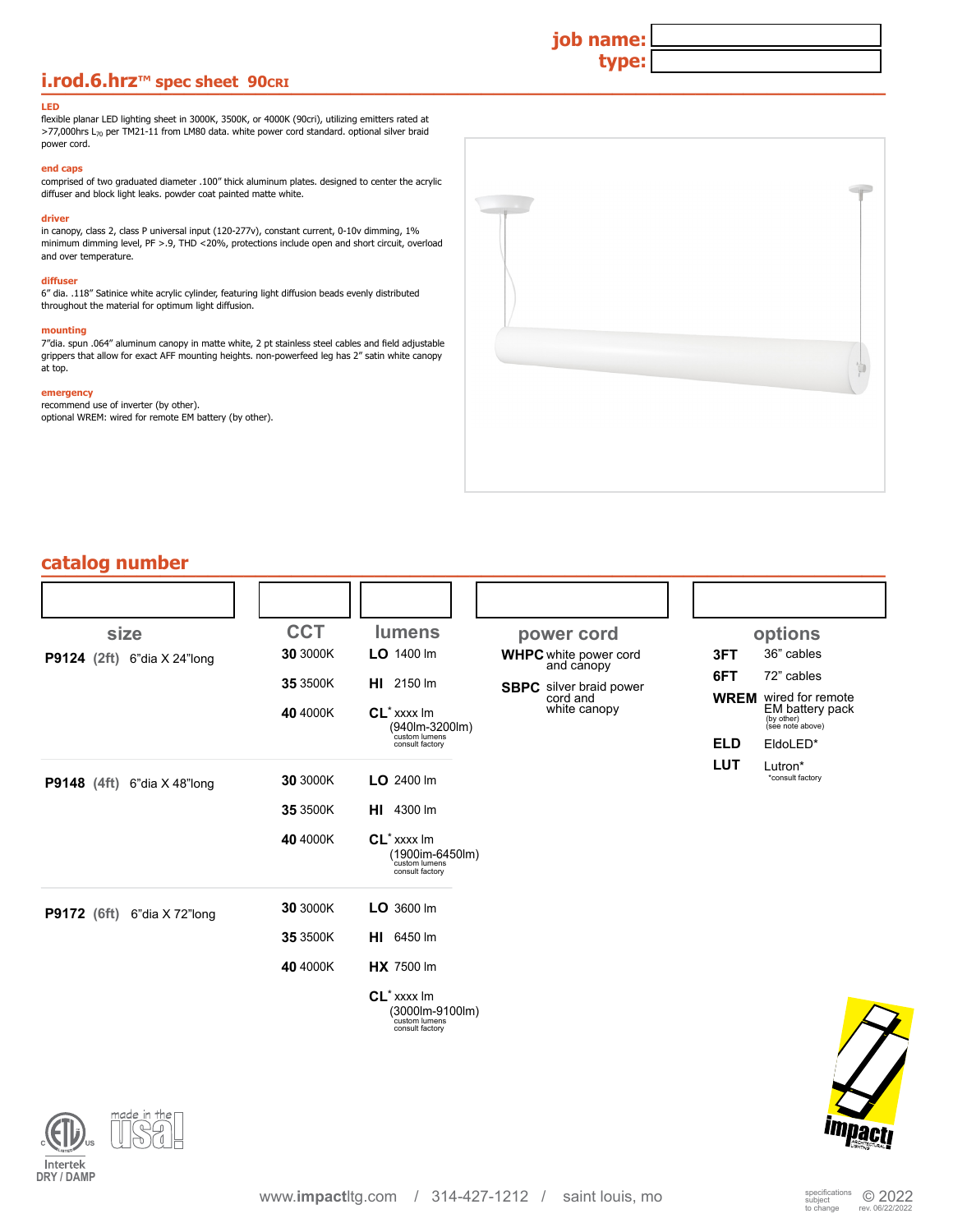# **i.rod.6.hrz**™ spec sheet 90cri